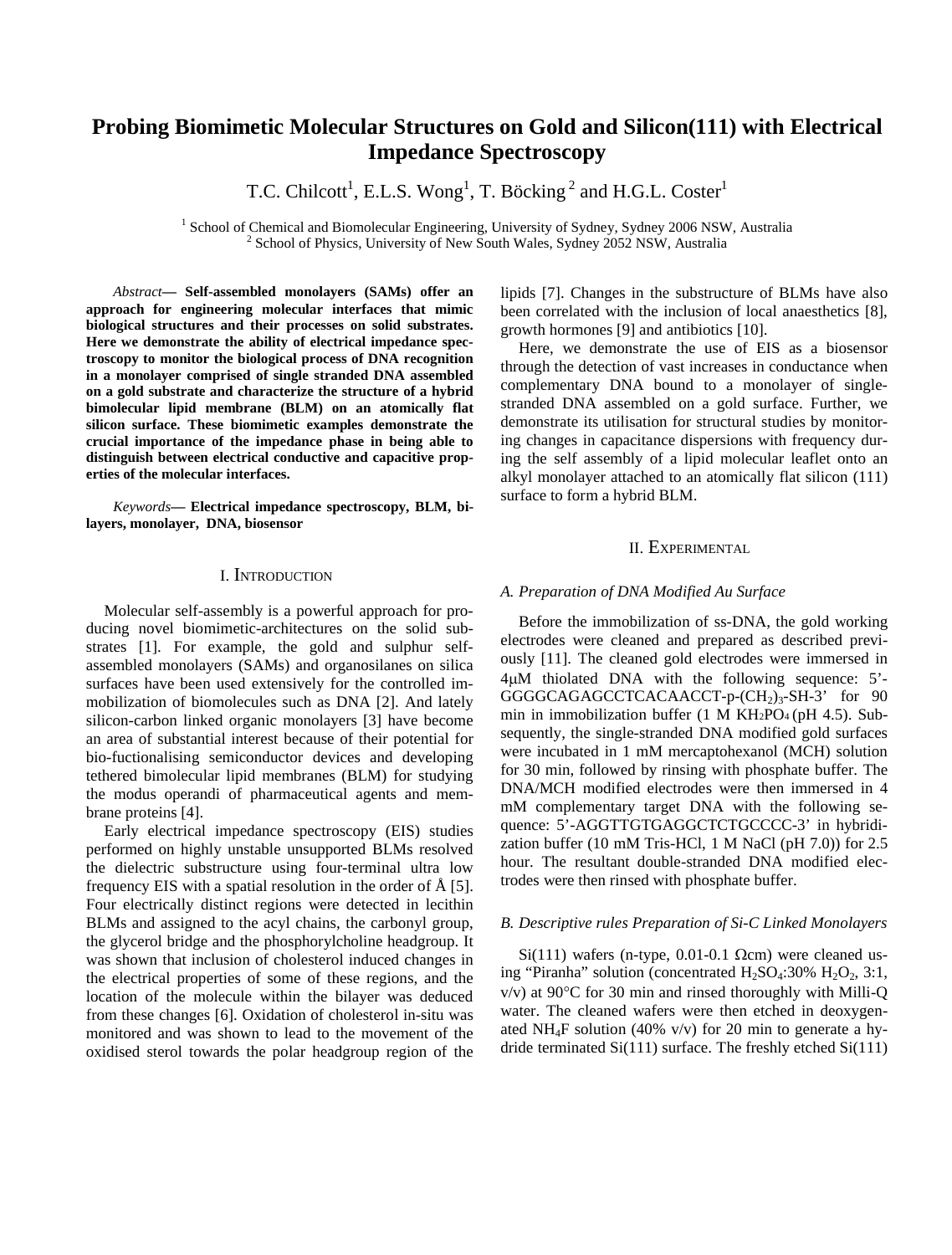surface was then converted to a Si-C linked monolayer through hydrosilylation in deoxygenated alkene (1-decene, 1-dodecene, 1-tetradecene, 1-hexadecene or 1-octadecene) or 1-undecenoic acid solutions by either thermal or photochemical activation under UV light for 2-10 hours (10 hours for 1-decene and 1-dodecene, 3 hours for 1-tetradecene and 2 hours for 1-hexadecene and 1-octadecene). The alkyl functionalized silicon wafer was then rinsed with hexane, dichloromethane, tetrahydrofuran and ethanol prior to drying thoroughly under a stream of nitrogen.

## *C. Preparation of hybrid bilayer lipid membranes on silicon*

Hybrid bilayer lipid membranes (hBLMs) were formed using vesicle adsorption or solvent-dilution techniques. Phospholipids and cholesterol were dissolved in dichloromethane, mixed in the desired ratios, and the solution was evaporated under a gentle stream of argon. The lipids were then further dried under the vacuum of a rotary vane pump with gentle warming (30°C) over night. The dried lipid mixtures were stored under argon at –20°C . Generally one of the following lipid mixtures was used for bilayer formation: (1) lecithin:cholesterol (2:1, mol/mol), (2) POPC:cholesterol (2:1, mol/mol) or (3) POPC:POPE:cholesterol (1:1:1, mol/mol/mol).

Vesicles were prepared fresh and stored at room temperature for no longer than a few hours. An aqueous 50 mM  $KH_2PO_4$  buffer (pH 7.4, 1 ml) was placed into a 3 ml glass vial and agitated vigorously using a vortex mixer. A 50 mM solution of lipids in isopropanol (50 µl) was injected with a glass microsyringe into the stirred buffer, which yielded a vesicle suspension. The vesicle suspension was diluted 1:10 with buffer and injected into the measurement cell.

Alternatively BLMs were formed by placing a 15 mM solution of lipids in isopropanol  $(15 \mu l)$  onto the derivatised silicon surface followed by addition of an aqueous buffer (50 mM  $KH_2PO_4$ , adjusted to pH 7.4 with aqueous KOH or 10 mM TRIS, adjusted to pH 8.0 with HCl) with a micropipettor.

## *D. AC Impedance Measurements*

AC impedance measurements were performed with an Inphaze Impedance Spectrometer (Inphaze Pty Ltd., Sydney, Australia) over a frequency range of 6 mHz to 100 kHz. A 2-electrode electrochemical cell containing 5mM ferric cyanide/ferrous cyanide in 300 nM KCl was used for the DNA experiment using two identical DNA-modified gold electrodes.

Impedance measurements on silicon modified surfaces were performed using the 3-electrode electrochemical cell depicted in Fig. 1 with an Ag|AgCl reference electrode and platinum counter electrode. Gallium-indium eutectic was applied to form a rear ohmic contact between the silicon wafers and the working electrode. The electrolyte was 100mM KCl.

A Maxwell-Wagner model was fitted to the impedance data to obtain the conductance value of the electrolyte between the reference electrode and organic surface as well as the capacitance and conductance values of the leaflets of the bilayers (see insets to Fig.3). Significantly, the capacitance per unit area of a layer, *C*, is related to the thickness, *d*, of the layer by;

$$
d = \varepsilon_r \, \varepsilon_o / C \tag{1}
$$

where  $\varepsilon_r$  is the dielectric constant of the layer,  $\varepsilon_o$  is the permittivity of free space  $(=8.85x 10^{-12} Fm^{-1})$ .



Fig. 1 Electrochemical Cell for hybrid bilayer characterisations

## III. RESULTS AND DISCUSSION

## *A. DNA Modified Surface*

Whether DNA is able to transport electrons has attracted much interest, particularly as this ability plays a major role as a repair mechanism in DNA damage [12]. Experiments addressing DNA conductivity have involved a large number of DNA strands labeled with intercalated donor and acceptor molecules, and the conductivity has been assessed from electron transfer rates as a function of the distance between the donor and acceptor sites [13, 14].

Here, thiolated single-stranded DNA was immobilized onto gold electrodes utilizing gold-sulphur self assembly chemistry. Two-terminal AC impedance measurements of the single-stranded DNA modified gold surface were performed prior to and after exposure to complementary DNA.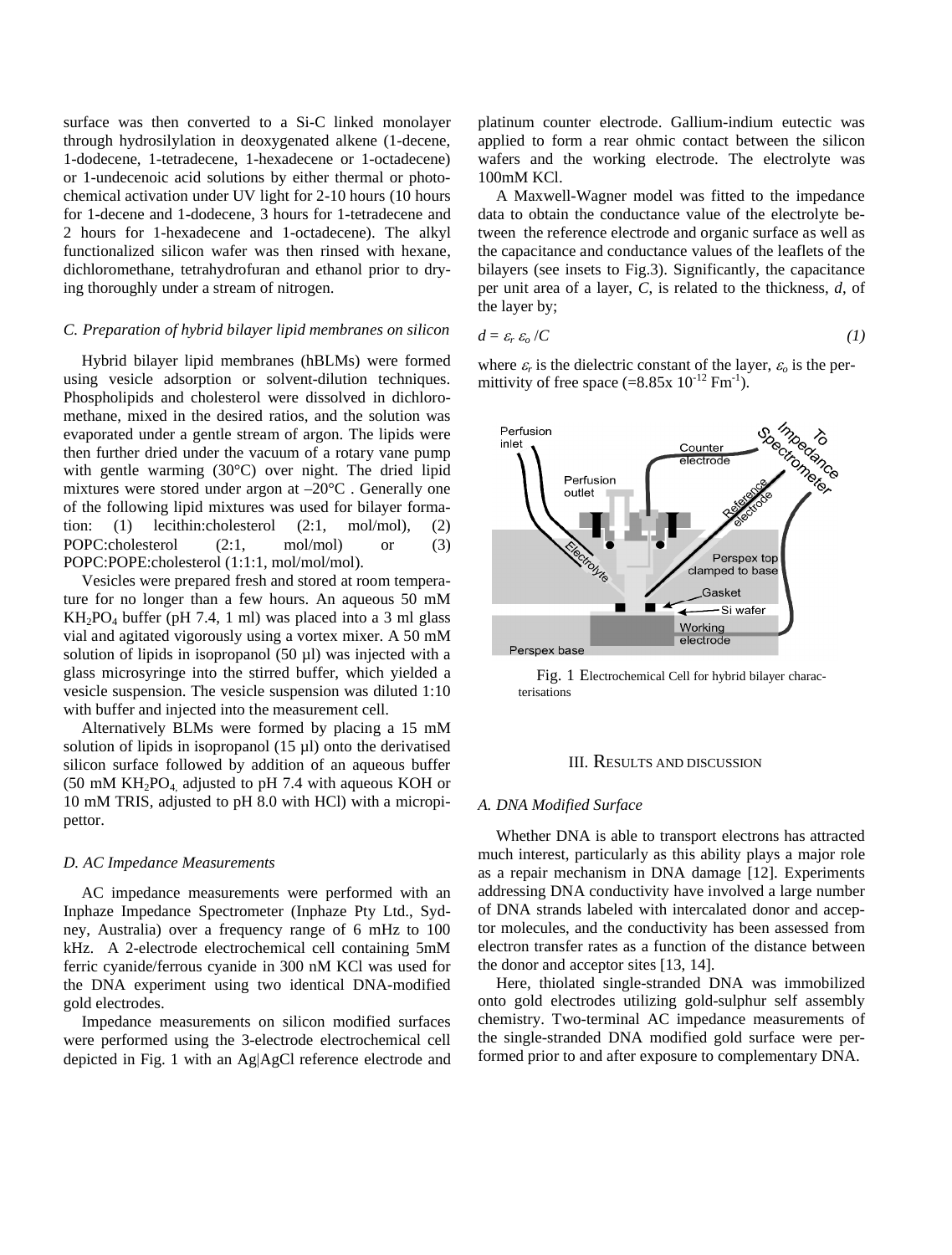

Fig. 2 Capacitance (A) and conductance (B) plot obtained from the impedance measurements performed at (a) bare (squares), (b) single-stranded DNA (circles) and (c) double-stranded DNA modified (diamonds) gold electrodes.

The resultant conductance plots obtained at the bare and DNA modified gold electrodes are shown in Fig. 2. A decrease in conductance was observed after single-stranded DNA was immobilized onto the gold surfaces, which is consistent with the previous reports [15] where electrons, which were present in the measuring solution as consequence of the presence of both ferrous (electron donor) and ferric (electron acceptor) cyanide salts, were repelled away by the polyanionic backbone of the immobilized singlestranded DNA. However, an increase in the conductance was observed after exposure to complementary target single stranded-DNA (Fig. 2). This increase was due to the formation of double-stranded DNA which can act as molecular wire and thus allowed the access of electrons in the solution back to the electrode surface.

## *B. Hybrid bilayers on silicon*

The fitting of the Maxwell-Wagner model to impedance spectra of biomimetic structures on silicon (e.g. Fig. 3) revealed that the capacitance of alkyl (octadecane) monolayers varied between 16 mF  $m<sup>2</sup>$  to 20 mF  $m<sup>2</sup>$  which was considerably higher than the expected value of 11.5 mF  $m<sup>-2</sup>$  for these layers calculated using Eqn (1) and a dielectric constant of  $\varepsilon_r = 2.2$  for the alkyl region. However, Yu *et al.* [16] have determined the capacitances and thicknesses of Si-C alkyl monolayers and obtained a dielectric constant of  $\varepsilon_r$ =3.3 $\pm$ 0.6 for these layers. This value yields an expected value of  $16.8 \text{ mFm}^2$  for the capacitance in better agreement with the experimentally determined values.



Fig. 3 Capacitance (A) and conductance (B) dispersions with frequency obtained from the impedance measurements of an alkyl (C18) monolayer (circles) on Si(111) surface (inset C) and a hybrid BLM (inset D) comprised of the alkyl monolayer (lower leaflet) and a POPC lipid monolayer (upper leaflet).

Addition of a lecithin:cholesterol vesicle suspension to the hydrophobic Si-C linked monolayer (see inset D in Fig. 3) led to a substantial decrease in the capacitance and conductance of the system in the frequency range  $10$  to  $10^4$  Hz. This decrease, which was attributed to the formation of the